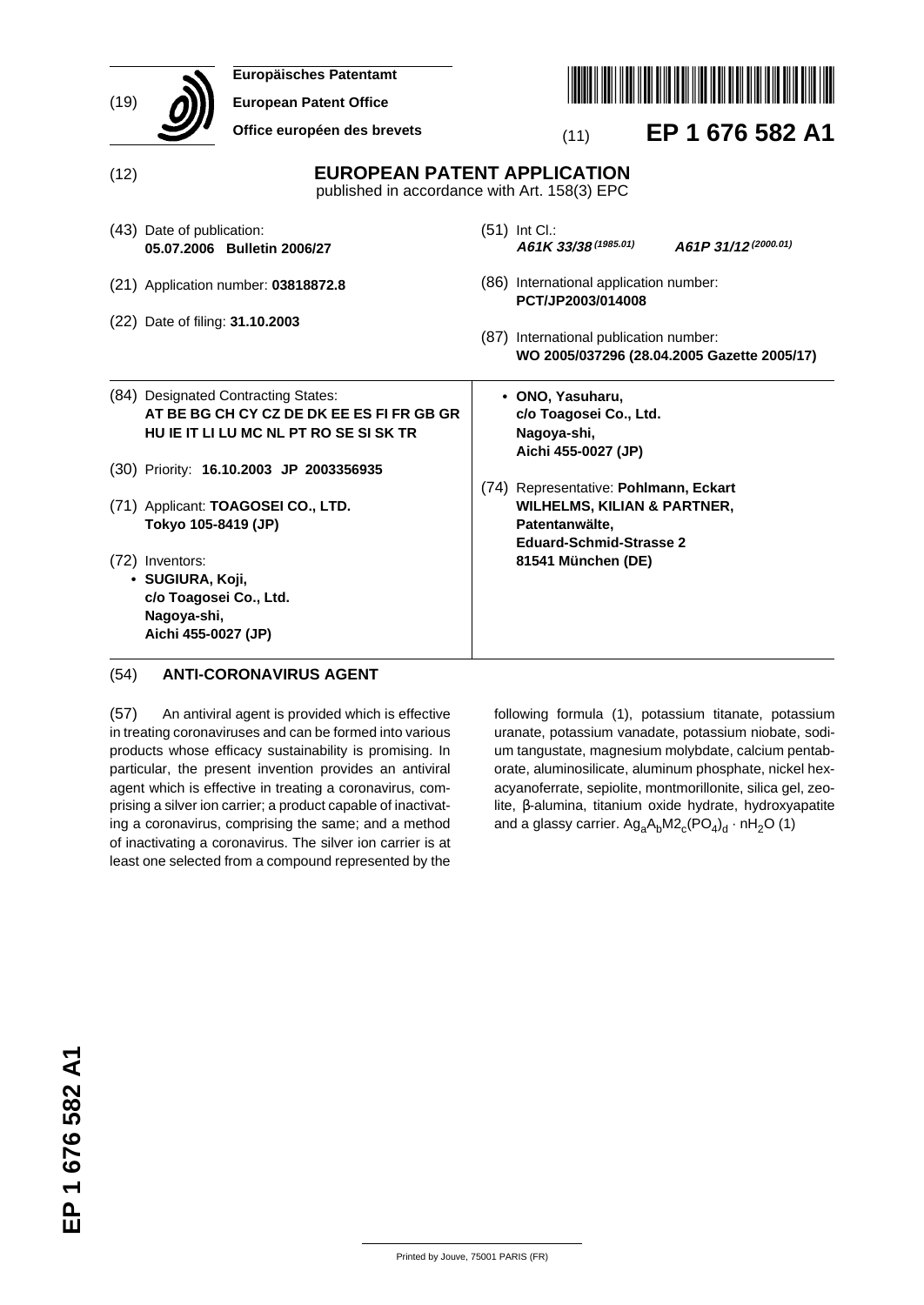# **Description**

# Technical Field

5 **[0001]** The present invention relates to an anti-coronaviral agent that is effective in treating coronaviruses and can be mixed with plastics, paints and the like. It also relates to an anti-coronaviral product made from fibers, resins and others that contain the anti-coronaviral agent.

# Background Art

10

**[0002]** In recent years, various infectious diseases have become social problems. In particular, there is no vaccine or no causal treatment yet against Severe Acute Respiratory Syndrome (SARS) which is caused by SARS coronavirus and was epidemic in Southeast Asia, and therefore it is very important to prevent the infection. There have been reports that SARS infections could be spread not only through direct contact with or by droplet infection from infected persons

- 15 but also through indirect contact via door knobs, clothing and other articles which infected persons have touched. According to the first data collected by the network of WHO collaborating centers on stability and resistance of SARS coronavirus, SARS coronavirus can survive for a few days outside the body in certain conditions. Therefore, for the purpose of preventing the infection, it is considered effective to keep clean the articles which would be frequently touched by infected persons by means of disinfection and the like.
- 20 **[0003]** It has been reported that ethanol, sodium hypochlorite, iodophor, peracetic acid, formaldehyde, glutaraldehyde and ethylene oxide gas are effective as disinfectants against SARS coronavirus. However, these disinfectants are effective only temporarily and thus may be useful only when a coronavirus is apparently placed there. Since these disinfectants are not expected to have sustained efficacy, they are problematic in that they are not always able to maintain various articles in clean condition.
- 25 **[0004]** On the other hand, silver-based inorganic anti-microbial agents have been known as anti-microbial agents that have sustained efficacy against bacteria. The silver-based inorganic anti-microbial agents are anti-microbial agents which comprise silver carried on an inorganic compound. They can be processed into various useful product forms because of their high heat resistance. As examples thereof, active charcoal on which silver and/or silver compounds are carried (for example, refer to JP Patent Publication (Kokai) No. 49-61950), soluble glass containing silver (for example,
- 30 refer to JP Patent Publication (Kokai) No. 63-307807), zeolite containing silver, copper and/or zinc (for example, refer to JP Patent Publication (Kokai) No. 60-181002), zirconium phosphate containing silver (for example, refer to JP Patent Publication (Kokai) No. 3-83905) may be mentioned. However, it has not been reported that these silver-based inorganic anti-microbial agents are effective against coronaviruses such as SARS coronavirus.
- 35 **[0005]** It has been reported that silver nitrate is effective against HSV (herpes simplex virus) -1 and -2, but is not effective against vacciniavirus, Adenovirus, VSV, Poliovirus or HVJ (for example, refer to R. B. Thurman, C. P. Gerba, "The Molecular Mechanisms of Copper and Silver ion Disinfection of Bacteria and Viruses", Critical Reviews in Environmental Control, 1989, Vol. 18, No. 4, p.295-315).

# Disclosure of the Invention

 $40$ 

45

55

**[0006]** An object of the present invention is to provide an anti-viral agent which is effective against a coronavirus and can be expected to have sustained efficacy when it is processed into various products.

**[0007]** The present inventors have performed intensive researches in order to solve the above problem and have found that the problem can be solved by using a silver ion as an active ingredient and having the silver ion stably held by a carrier. Thus, the present inventors have completed the present invention.

**[0008]** The present invention relates to an anti-viral agent effective against a coronavirus, which is characterized in that it comprises a carrier which holds a silver ion stably. The present invention relates to a product containing an anticoronaviral agent, which is useful for inactivating a coronavirus, and also relates to a method for inactivating a coronavirus using the silver ion carrier according to the present invention.

- 50 **[0009]** The present invention has been completed based on the above findings and is shown below.
	- 1. An anti-coronaviral agent which comprises a silver ion carrier.

2. The anti-coronaviral agent according to the above item 1, wherein the aforementioned silver ion carrier is at least one selected from a compound represented by the following formula (1), potassium titanate, potassium uranate, potassium vanadate, potassium niobate, sodium tangustate, magnesium molybdate, calcium pentaborate, aluminosilicate, aluminum phosphate, nickel hexacyanoferrate, sepiolite, montmorillonite, silica gel, zeolite, β-alumina, titanium oxide hydrate, hydroxyapatite and a glassy carrier: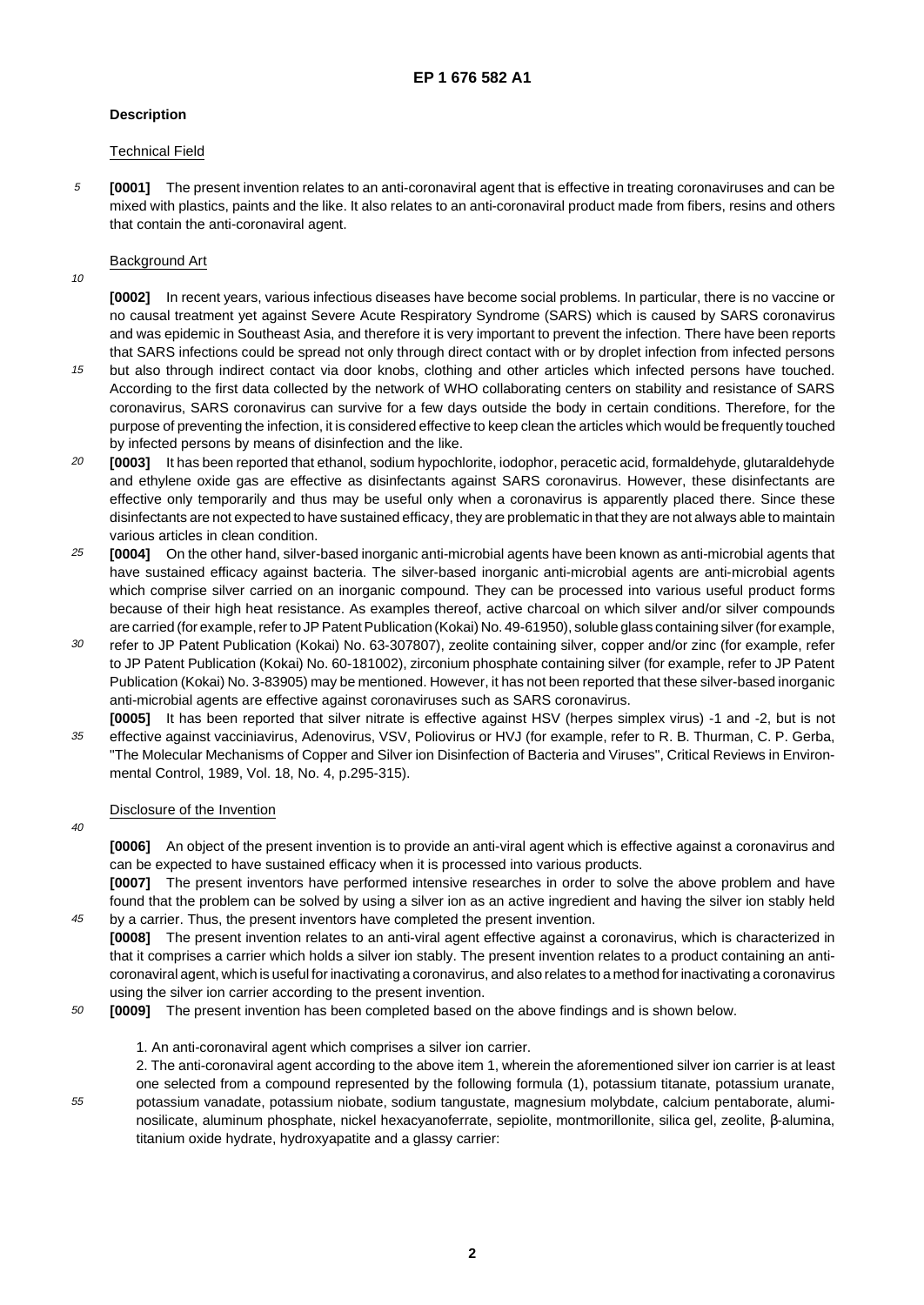$$
Ag_aA_bM2_c (PO_4)_d \cdot nH_2O \tag{1}
$$

wherein A is at least one m-valent ion (m is a positive integer) selected from an alkali metal ion, an alkali earth metal ion, an ammonium ion and a hydrogen ion; M2 is an ion of a tetravalent metal such as zirconium and titanium; n is a number satisfying the condition of  $0 \le n \le 6$ ; a and b are positive numbers satisfying a condition of a + mb = 1 or  $a + mb = 2$ ; and  $c = 2$  and  $d = 3$  when  $a + mb = 1$ , and  $c = 1$  and  $d = 2$  when  $a + mb = 2$ .

3. The anti-coronaviral agent according to the above item 1, wherein the aforementioned silver ion carrier is at least one selected from a compound represented by the formula (1), silica gel, zeolite and a glassy carrier.

4. The anti-coronaviral agent according to the above item 1, wherein the aforementioned silver ion carrier is a compound represented by the formula (1).

5. An anti-coronaviral agent according to any one of the above items 1 to 4, wherein the coronavirus is SARS virus. 6. A product comprising the anti-coronaviral agent according to any one of the above items 1 to 4.

7. The product according to the above item 6, comprising the anti-coronaviral agent, wherein the coronavirus is SARS virus.

15 8. A method for inactivating a coronavirus, which comprises using the anti-coronaviral agent according to any one of the above items 1 to 4.

9. A method for inactivating a coronavirus according to the above item 8, which comprises using the anti-coronaviral agent, wherein the coronavirus is SARS virus.

#### 20 Best Mode for Carrying Out the Invention

**[0010]** The present invention will be described below.

**[0011]** Cornavirus in the present invention means a single stranded (+) RNA virus of the Coronavirus family including the genus Coronavirus and genus Torovirus. Also included are infectious bronchitis virus (IBV), feline infectious peritonitis virus (FIP), canine coronavirus (CCV), swine transmissible gastroenteritis virus (TGEV), equine torovirus (EqTV) and

- 25 the like. This name was given because the viruses have, on the surface of the envelope thereof, projections which show an appearance resembling the corona of the Sun. The SARS epidemic in Southeast Asia in 2003 was caused by a new species of this coronavirus.
- 30 **[0012]** Silver ion which is an active ingredient of the anti-viral agent of the present invention must be stably held in its carrier. The sentence "stably held" means that the silver ion is maintained to be in an ionic state regardless of heat (for example, at a temperature of 200°C or below) or water (for example, at a humidity of 10 to 100%) but is not converted to a non-ionic state exemplified by a metallic or oxidized state.

**[0013]** The carrier which holds a silver ion stably according to the present invention includes: compounds represented by the general formula (1), such as zirconium phosphate and the like; oxygen acid salts, such as potassium titanate

- 35 (K<sub>2</sub>Ti<sub>2</sub>O<sub>5</sub>), potassium uranate (K<sub>2</sub>U<sub>2</sub>O<sub>7</sub>), potassium vanadate (KV<sub>2</sub>O<sub>8</sub>), potassium niobate (KNbO<sub>8</sub>), sodium tangustate  $(Na_2W_4O_{13})$ , magnesium molybdate  $(Mg_2MO_2O_7)$  and the like; zeolite-like substances, such as calcium pentaborate  $(Ca<sub>2</sub>(B<sub>5</sub>O<sub>9</sub>)$  (OH)), graphite, crystalline alminosilicate, crystalline aluminum phosphate, hexacyanoferrate, sepiolite (Mg<sub>8</sub>Si<sub>1.2</sub>O<sub>30</sub>(OH)<sub>4</sub>(H<sub>2</sub>O)<sub>4</sub>), silica gel, montmorillonite and the like; hydrated oxide, such as β-alumina (Al<sub>2</sub>O<sub>3</sub>), titanium oxide hydrate (TiO<sub>4</sub>·nH<sub>2</sub>O), hydroxyapatite (Ca<sub>2</sub>(PO<sub>4</sub>) (OH)·nH<sub>2</sub>O) and the like; and soluble glass containing silver.
- $40$ **[0014]** Among the above-described silver ion carriers, compounds represented by the general formula (1), silver containing zeolite-like substances, silver containing soluble glass and the like are preferable, because these hold a silver ion firmly, and zirconium phosphate, silver containing zeolite, silver containing soluble glass and the like are more preferable.
- 45 **[0015]** The compounds represented by the above described formula (1) may be obtained from a compound represented by the general formula (2).

$$
A'_x Zr_2 (PO_4)_3 \tag{2}
$$

50 **[0016]** In the formula (2), A' is at least one metal ion selected from an alkali metal ion, an alkali earth metal ion or an ammonium ion, x is 1 when A' is monovalent and 1/2 when A is divalent. By immersing this compound in an aqueous solution containing an appropriate concentration of a silver ion at room temperature to 100°C, the compounds represented by the formula (1) can be obtained.

**[0017]** Preferred examples represented by the general formula (1) include the followings:

55

5

10

$$
Ag_{0.01}Na_{1.99}Zr(PO_4)_2
$$

 $Ag_{0.1}(NH_4)_{1.9}Ti(PO_4)_2.4H_2O$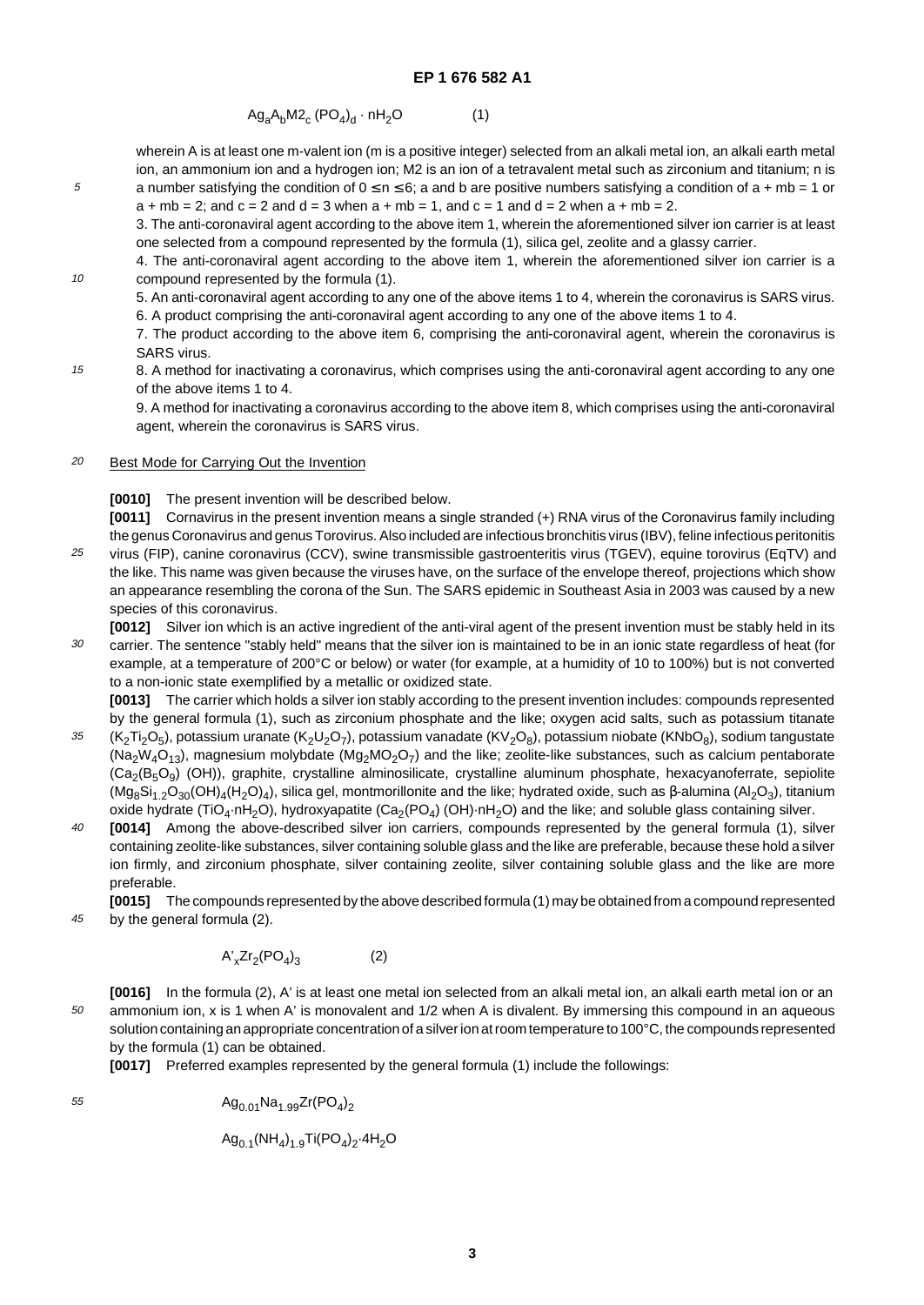5 10  $Ag_{0.005}Li_{0.995}Zr_{2}(PO_{4})_{3}$  $Ag_{0.01}(NH<sub>4</sub>)_{0.99}Zr<sub>2</sub>(PO<sub>4</sub>)_{3}$  $Ag_{0.05}Na_{0.95}Zr_{2}(PO_{4})_{3}$  $Ag_{0.2}K_{0.8}Ti_{2}(PO_{4})_{3}$  $Ag_{0.1}H_{0.9}Zr_2(PO_4)_{3}$  $Ag_{0.4}H_{0.15}Na_{0.45}Zr_2(PO_4)_{3}$  $Ag<sub>0.6</sub>H<sub>0.1</sub>Na<sub>0.3</sub>Zr<sub>2</sub> (PO<sub>4</sub>)<sub>3</sub>$ 

15 20 **[0018]** In the present invention, the silver ion is contained in the silver ion carrier at a concentration of preferably 0.01 to 20% by mass, more preferably 0.05 to 15% by mass and especially preferably 0.1 to 5% by mass. When the silver ion is contained in the silver ion carrier at a concentration of 0.01% by mass or less, anti-viral effect against a coronavirus may not be obtained; when the silver ion is contained therein at a concentration of 20% by mass or more, products containing the silver ion carrier become colored or economically disadvantageous, and thus these cases are not preferable.

**[0019]** The present anti-coronaviral agent preferably elutes silver ions to water in an amount of 0.5 μg/liter/day or more (per 10 g of the silver ion carrier, for example), and more preferably 5  $\mu$ g/liter/day or more from the viewpoint of sustainability of the efficacy. However, too much elution of silver ions is not preferable because silver ions are eluted out beyond necessity for the effect and also because products containing the silver ion carrier are colored.

- 25 **[0020]** Further, the particle diameter of the carrier is preferably 0.1 to 15  $\mu$ m and more preferably 0.5 to 10  $\mu$ m, because the efficacy is more efficiently exhibited within the range of diameter. **[0021]** The anti-coronaviral agent according to the present invention can be obtained by mixing and stirring a solution of a silver compound with a carrier such as zirconium phosphate represented by the general formula (1), potassium titanate, potassium uranate, potassium vanadate, potassium niobate, sodium tangustate, magnesium molybdate, calcium
- 30 pentaborate, aluminosilicate, aluminum phosphate, nickel hexacyanoferrate, sepiolite, montmorillonite, silica gel, zeolite, β-alumina, titanium oxide hydrate, and hydroxyapatite. The silver compound which may be used includes silver nitrate, silver sulfate, silver perchlorate, silver acetate, silver diammine nitrate, silver diammine sulfate and the like. The mixing may be carried out at 10 to 80°C, preferably 40 to 60°C, for 1 to 50 hours, preferably 5 to 24 hours, by batch method or continuous method. After the mixing, the carrier is washed with water and dried at 60 to 170°C. Water soluble glass may
- 35 also be prepared by allowing it to include silver oxide or the silver compound described above. **[0022]** Since the anti-coronaviral agent of the present invention is powder, it may be used as it is or after being processed. For example, it may be used in suspension or processed into shaped articles such as particles, paper-like materials, pellets, sheets, films and the like. Also, it may be in a form of porous materials or fibers. Further, it can be processed into paints, cloth, non woven cloth, foam sheets, paper, plastics and inorganic boards.
- $\overline{40}$ **[0023]** Production examples of products using the anti-coronaviral agent of the present invention will be described below.

# Production examples using silver zirconium phosphate-based carriers

- 45 **[0024]** A silver zirconium phosphate-based carrier that contains 3.7% by mass of silver is mixed with polyester resin for fiber in a proportion of 1% by mass, and by a standard melt spinning method, an anti-coronavirus polyester multifilament composed of 75 of 2 denier filaments can be obtained. From the filament, cloth and paper can be produced. **[0025]** A silver zirconium phosphate-based carrier that contains 3.7% by mass of silver is mixed with polypropylene
- 50 resin in a proportion of 10% by mass to produce a master batch containing 10% by mass of the carrier. After mixing this master batch with polypropylene resin in a proportion of 10% by mass, an anti-coronavirus polypropylene molded product can be obtained by a standard injection molding method. The molded product can be used as an anti-coronaviral product. **[0026]** A silver zirconium phosphate-based carrier that contains 3.7% by mass of silver is mixed with UV curing acryl paint in a proportion of 1% by mass to produce an anti-coronavirus UV paint. An anti-coronavirus SUS board can be obtained by painting this anti-coronavirus paint on a SUS board by a standard method. This anti-coronavirus paint can
- 55 be used for painting walls, ceilings, floors and the like.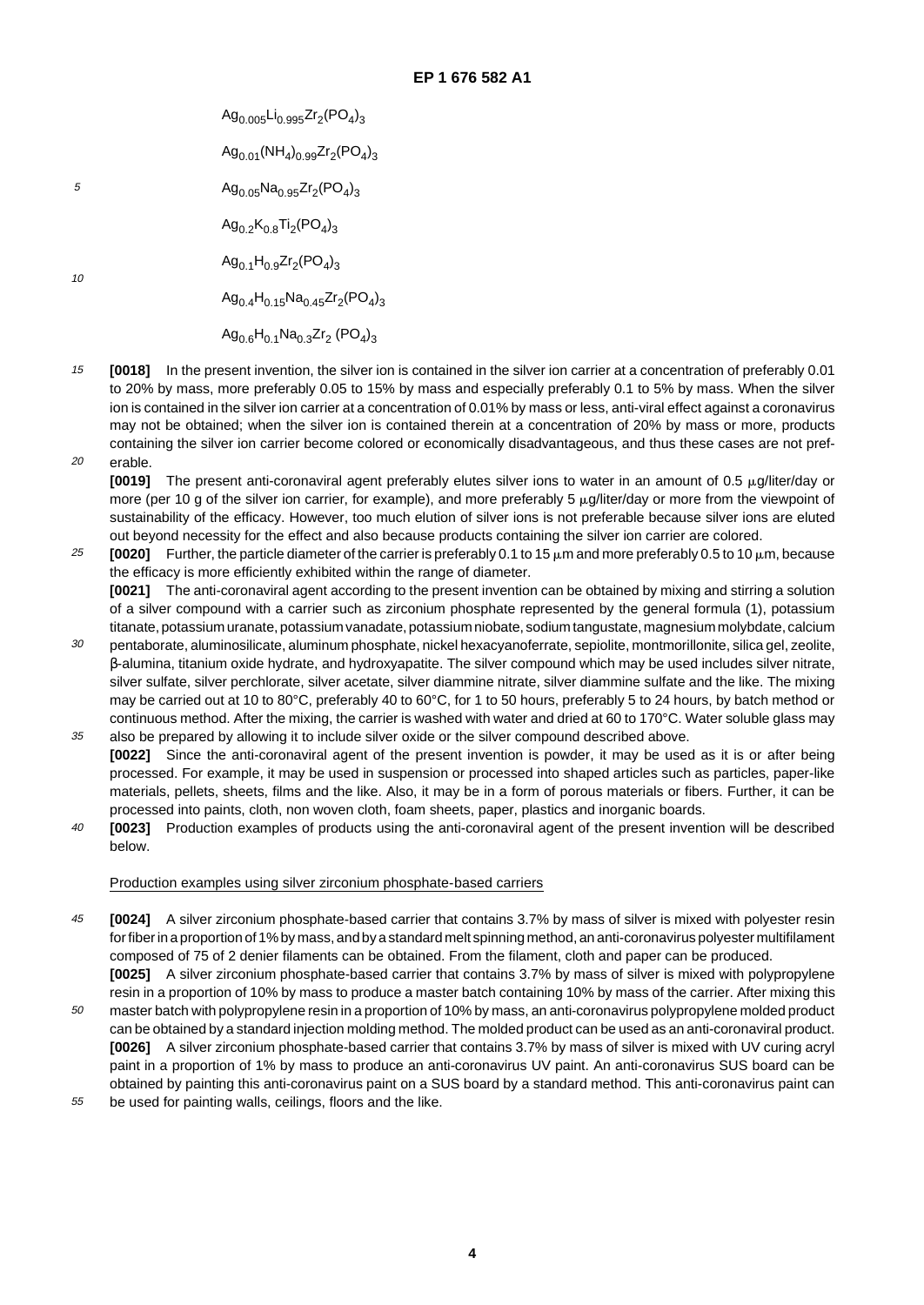## Production examples using silver zeolite Y based carrier

**[0027]** A silver zeolite Y based carrier that contains 2.0% by mass of silver is mixed with polyamide resin for fiber in a proportion of 1% by mass, and by a standard melt spinning method, an anti-coronavirus polyamide multifilament composed of 75 of 2 denier filaments can be obtained. From the filament, cloth and paper can be produced.

- **[0028]** A silver zeolite A based carrier that contains 1.1% by mass of silver is mixed with ABS resin in a proportion of 10% by mass to produce a master batch containing 10% by mass of the carrier. After mixing this master batch with ABS resin in a proportion of 10% by mass, an anti-coronavirus ABS molded product can be obtained by a standard injection molding method. The molded product can be used as an anti-coronaviral product.
- 10

15

5

### Production examples using silver glass based carrier

**[0029]** A silver glass based carrier that contains 1.0% by mass of silver is mixed with polyester resin for fiber in a proportion of 0.5% by mass, and by a standard melt spinning method, an anti-coronavirus 30 denier polyester monofilament can be obtained. From the filament, cloth and paper can be produced.

**[0030]** A silver glass based carrier that contains 1.0% by mass of silver is mixed with polystyrene resin in a proportion of 10% by mass to produce a master batch containing 10% by mass of the carrier. After mixing this master batch with polystyrene resin in a proportion of 10% by mass, an anti-coronavirus polystyrene molded product can be obtained by a standard injection molding method. The molded product can be used as an anti-coronaviral product.

20

25

#### Production examples using silver carrying silica gel based carrier

**[0031]** A silver silica gel based carrier that contains 1.1% by mass of silver is mixed with polypropylene resin for fiber in a proportion of 1% by mass, and by a standard melt spinning method, an anti-coronavirus 30 denier polypropylene monofilament can be obtained. From the filament, cloth and paper can be produced.

- **[0032]** A silver silica gel based carrier that contains 1.1% by mass of silver is mixed with polyethylene resin in a proportion of 10% by mass to produce a master batch containing 10% by mass of the carrier. After mixing this master batch with polyethylene resin in a proportion of 10% by mass, an anti-coronavirus polyethylene molded product can be obtained by a standard injection molding method. The molded product can be used as an anti-coronaviral product.
- 30 **[0033]** The products of the present invention can be used in various fields and places where detoxification of coronavirus is desired. For example, they can be used in medical field, cosmetic field, apparel field, bedding field, household field, building material field, seacraft field, water treatment field and the like. In the medical field, they can be used as medicaments, operation tools, adhesive tapes, containers for medical wastes, linens and the like. Particular examples of usage of the anti-coronaviral agent of the present invention include doors, floors, walls and the like, as well as medicine
- 35 wear, gloves, shoe covers, masks, curtains, sheets, towels, dishcloths and the like. It may be integrated as filters into air cleaners, air conditioners and the like.

# EXAMPLES

 $40$ **[0034]** The present invention will be further described by way of the following examples.

#### Example 1

45 **[0035]** A virus inactivation test of a silver zirconium phosphate (Novaron AG300 (trade name) manufactured by Toagosei Co. Ltd.) was carried out against SARS coronavirus (SARS-COV-P11 and SARS-COV-P8) isolated from SARS patients.

#### Monolayer plates of African green monkey kidney cell line VERO E6 (VERO E6 monolayer plates)

50 **[0036]** 4 x 105 cells/ml of VERO E6 cells were inoculated to a 96-well plate and cultured in an incubator at 37°C in 5%  $CO<sub>2</sub>$  for 24 hours to form a cell monolayer.

# Toxicity of silver zirconium phosphate against African green monkey kidney cell line VERO E6

55 **[0037]** Toxicity of silver zirconium phosphate against VERO E6 cells was measured. In particular, 6000 to 187.5 μg/ml solutions of silver zirconium phosphate were prepared in Eagles's cell culture medium and were added to VERO E6 monolayer plates, and cells were cultured at  $37^{\circ}$ C in 5% CO<sub>2</sub> for 5 to 7 days. Toxicity was monitored by observing cells under a microscope every day. The results indicated that the toxicity of silver zirconium phosphate was as follows.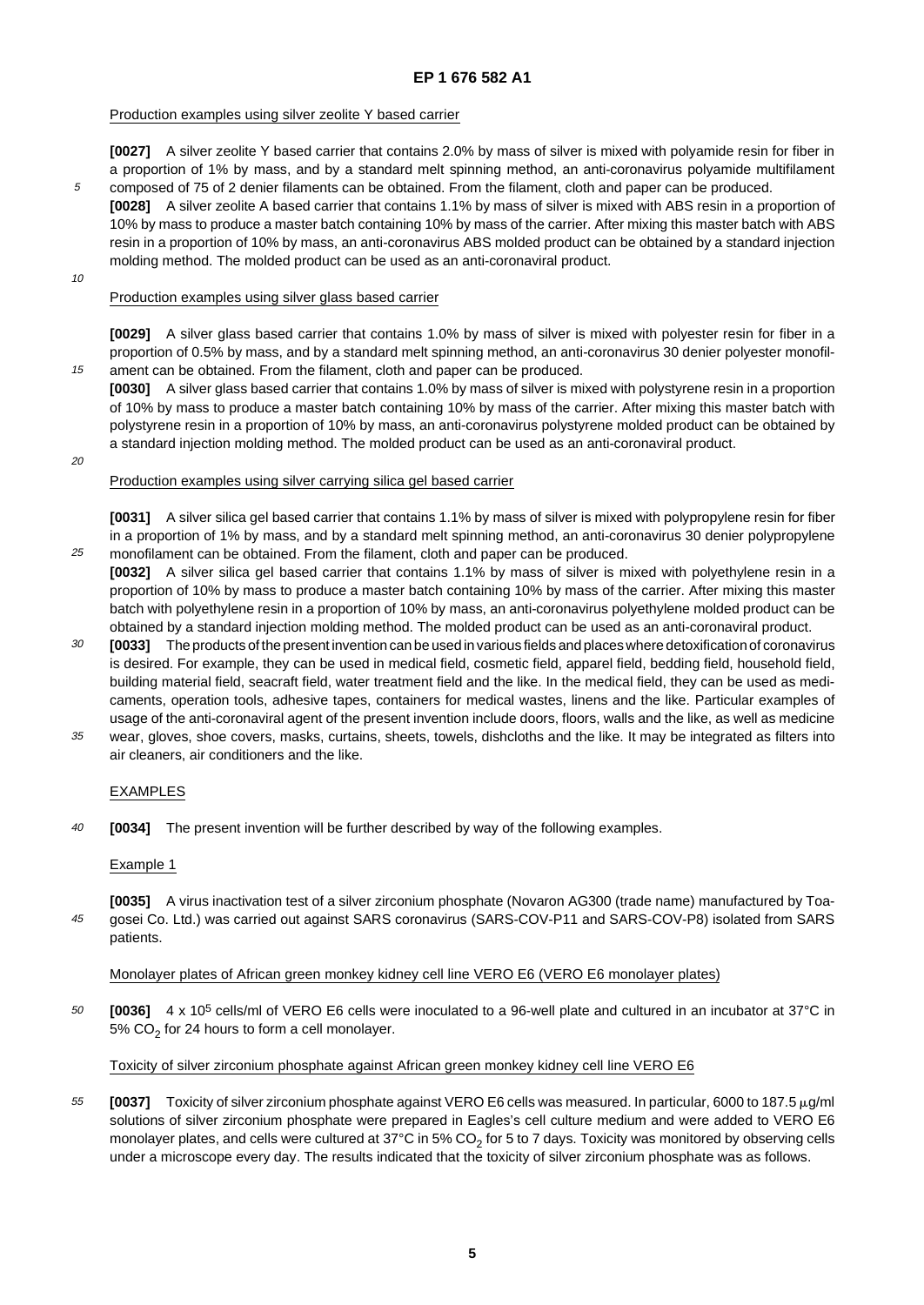# $TD_0 = 1500 \mu g/ml$

5

# $TD_{50} = 3000 \mu g/ml$

Toxicity test of SARS coronavirus

10

**[0038]** Toxicity of SARS-COV-P11 and SARS-COV-P8 against VERO E6 cells was determined according to cytopathic effect (CPE) method to determine  $TCID_{50}$ .

#### Inactivation of SARS coronavirus by silver zirconium phosphate

15

**[0039]** To a culture containing SARS coronavirus in an amount of 100 TCID<sub>50</sub> determined as described above, silver zirconium phosphate was added so that it was contained therein at a concentration of 1500  $\mu$ g/ml. And, the mixture was stirred for 4 and 6 hours. The resultant cultures were serially diluted two folds to prepare the test solutions so that the concentrations of silver zirconium phosphate were 1500 to 23.4  $\mu$ g/ml equivalent. Each of the test solutions was added

20 to wells of VERO E6 monolayer plates (4 wells were used for each concentration) and cultured at  $37^{\circ}$ C in 5% CO<sub>2</sub> for 5 to 7 days. During the culturing period, viral CPE was observed under a microscope everyday and the test was terminated when the CPE of the untreated control virus was 51% or above. The 100% inactivation concentration, 50% inactivation concentration and 25% inactivation concentrations of silver zirconium phosphate against SARS coronavirus were obtained and the results are shown in Table 1 ( $\mu$ g/ml).

25

| Table 1 |                   |                  |                  |  |  |
|---------|-------------------|------------------|------------------|--|--|
|         | 100% Inactivation | 50% Inactivation | 25% Inactivation |  |  |
| 4 hours | 93.75, 93.75      | 46.8, 46.8       | 23.4, 23.4       |  |  |
| 6 hours | 93.75, 93.75      | 46.8, 46.8       | 23.4, 23.4       |  |  |

30

35

 $40$ 

**[0040]** The results demonstrate that silver zirconium phosphate was effective against SARS coronavirus at the concentration of 23.4  $\mu$ g/ml or above.

# Production Example

**[0041]** A silver zirconium phosphate-based carrier that contained 3.7% by mass of silver was mixed with polyester resin for fiber in a proportion of 1% by mass, and by a standard melt spinning method, an anti-coronavirus polyester multifilament composed of 75 of 2 denier filaments were obtained.

- **[0042]** A silver zirconium phosphate-based carrier that contained 3.7% by mass of silver was mixed with polypropylene resin in a proportion of 10% by mass to produce a master batch containing 10% by mass of the carrier. After mixing this master batch with polypropylene resin in a proportion of 10 mass%, an anti-coronavirus polypropylene molded product was obtained by a standard injection molding method.
- 45 **[0043]** A silver zirconium phosphate-based carrier that contained 3.7% by mass of silver was mixed with a UV curing acryl paint in a proportion of 1% by mass to produce an anti-coronavirus UV paint. An anti-coronavirus SUS board was obtained by painting this anti-coronavirus paint on a SUS board by a standard method.

# Industrial Applicability

50

**[0044]** The anti-coronaviral agent using the silver ion carrier according to the present invention is effective against coronaviruses, durable and heat-resistant. For this reason, it can be processed with plastics and the like, and thus utilized as anti-coronaviral products in various forms. Since coronaviruses already present in or newly entering a room and the like can be inactivated by using the present silver ion carrier, infection can be prevented.

55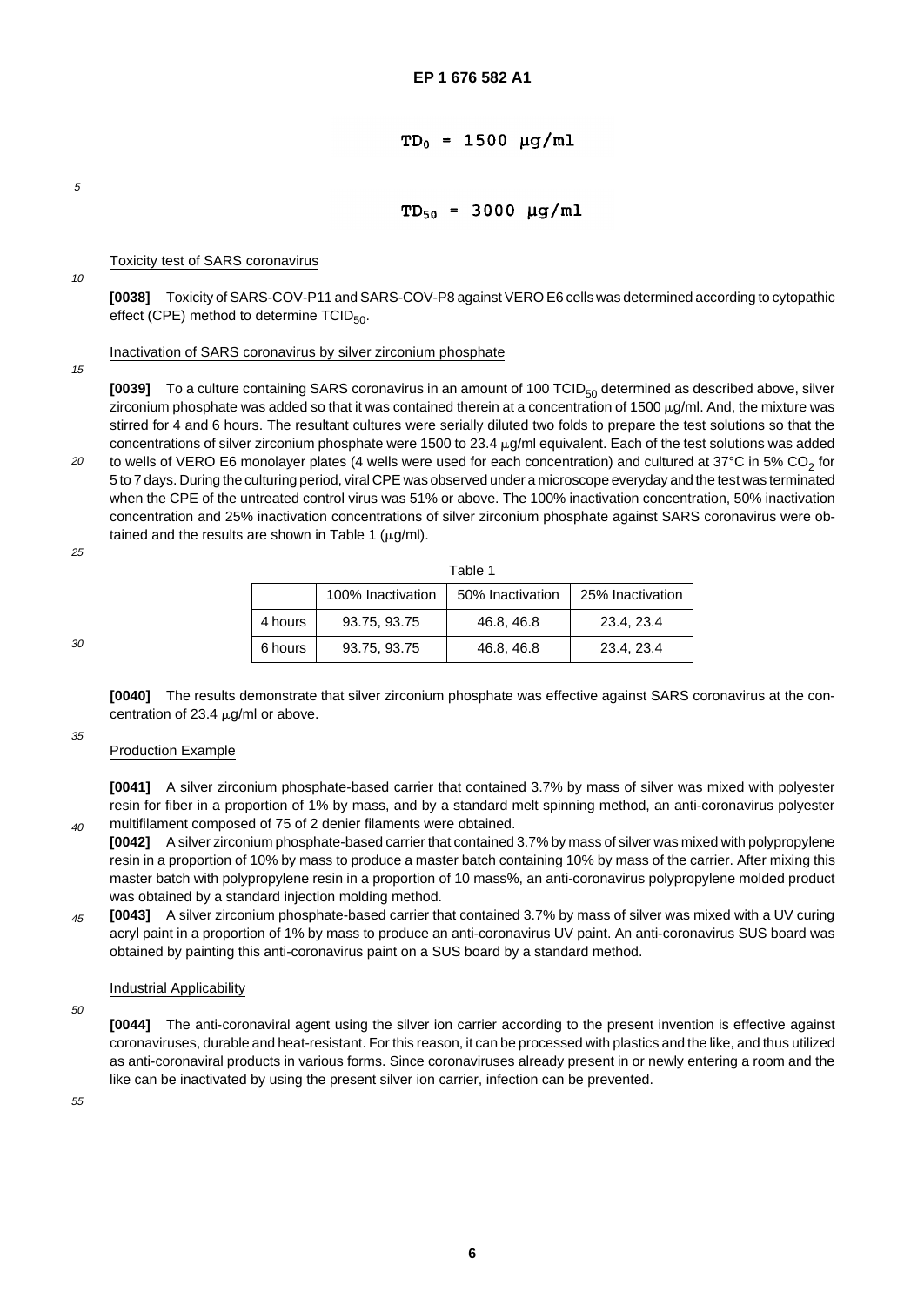### **Claims**

- **1.** An anti-coronaviral agent which comprises a silver ion carrier.
- 5 **2.** The anti-coronaviral agent according to claim 1, wherein said silver ion carrier is at least one selected from a compound represented by the following formula (1), potassium titanate, potassium uranate, potassium vanadate, potassium niobate, sodium tangustate, magnesium molybdate, calcium pentaborate, aluminosilicate, aluminum phosphate, nickel hexacyanoferrate, sepiolite, montmorillonite, silica gel, zeolite, β-alumina, titanium oxide hydrate, hydroxyapatite and a glassy carrier:
- 10

15

$$
Ag_aA_bM2_c(PO_4)_d \cdot nH_2O \tag{1}
$$

wherein A is at least one m-valent ion (m is a positive integer) selected from an alkali metal ion, an alkali earth metal ion, an ammonium ion and a hydrogen ion; M2 is an ion of a tetravalent metal such as zirconium and titanium; n is a number satisfying the condition of  $0 \le n \le 6$ ; a and b are positive numbers satisfying a condition of a + mb = 1 or  $a + mb = 2$ ; and  $c = 2$  and  $d = 3$  when  $a + mb = 1$ , and  $c = 1$  and  $d = 2$  when  $a + mb = 2$ .

- **3.** The anti-coronaviral agent according to claim 1, wherein said silver ion carrier is at least one selected from a compound represented by the formula (1), silica gel, zeolite, and a glassy carrier.
- 20
- **4.** The anti-coronaviral agent according to claim 1, wherein said silver ion carrier is a compound represented by the formula (1).
- **5.** The anti-coronaviral agent according to any one of claims 1 to 4, wherein the coronavirus is SARS virus.

25

- **6.** A product comprising the anti-coronaviral agent according to any one of claims 1 to 4.
- **7.** The product according to claim 6, comprising the anti-coronaviral agent, wherein the cornavirus is SARS virus.
- 30 **8.** A method for inactivating a coronavirus, which comprises using the anti-coronaviral agent according to any one of claims 1 to 4.
	- **9.** A method for inactivating a coronavirus according to claim 8, which comprises using the anti-coronaviral agent, wherein the coronavirus is SARS virus.

35

40

45

50

55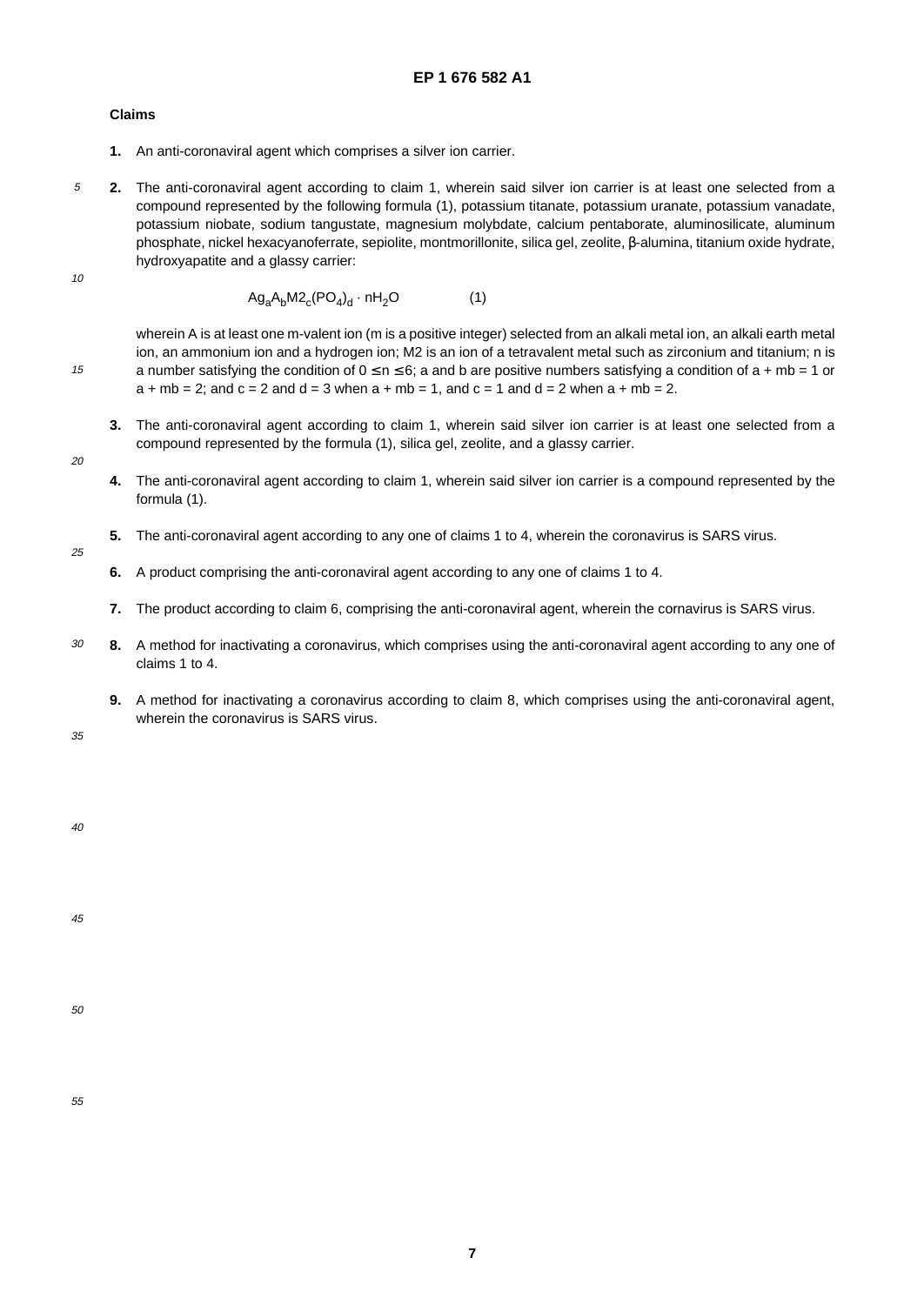# **INTERNATIONAL SEARCH REPORT**

 $\mathcal{L}$ 

# International application No. PCT/JP03/14008

| A. CLASSIFICATION OF SUBJECT MATTER<br>$Int.C1^7$ A61K33/38, A61P31/12 |                                                                                                                                                                                                                                                                                                                                                                                                                                                                                                                                                                                      |                                                                                                                                                                                                                                                                                                                                                                                                                                                                                                                                                                                                                                                                                                                                       |                       |  |  |  |  |
|------------------------------------------------------------------------|--------------------------------------------------------------------------------------------------------------------------------------------------------------------------------------------------------------------------------------------------------------------------------------------------------------------------------------------------------------------------------------------------------------------------------------------------------------------------------------------------------------------------------------------------------------------------------------|---------------------------------------------------------------------------------------------------------------------------------------------------------------------------------------------------------------------------------------------------------------------------------------------------------------------------------------------------------------------------------------------------------------------------------------------------------------------------------------------------------------------------------------------------------------------------------------------------------------------------------------------------------------------------------------------------------------------------------------|-----------------------|--|--|--|--|
|                                                                        | According to International Patent Classification (IPC) or to both national classification and IPC                                                                                                                                                                                                                                                                                                                                                                                                                                                                                    |                                                                                                                                                                                                                                                                                                                                                                                                                                                                                                                                                                                                                                                                                                                                       |                       |  |  |  |  |
|                                                                        | <b>B. FIELDS SEARCHED</b>                                                                                                                                                                                                                                                                                                                                                                                                                                                                                                                                                            |                                                                                                                                                                                                                                                                                                                                                                                                                                                                                                                                                                                                                                                                                                                                       |                       |  |  |  |  |
|                                                                        | Minimum documentation searched (classification system followed by classification symbols)<br>Int.Cl <sup>7</sup> A61K33/38, A61P31/12                                                                                                                                                                                                                                                                                                                                                                                                                                                |                                                                                                                                                                                                                                                                                                                                                                                                                                                                                                                                                                                                                                                                                                                                       |                       |  |  |  |  |
|                                                                        | Documentation searched other than minimum documentation to the extent that such documents are included in the fields searched                                                                                                                                                                                                                                                                                                                                                                                                                                                        |                                                                                                                                                                                                                                                                                                                                                                                                                                                                                                                                                                                                                                                                                                                                       |                       |  |  |  |  |
|                                                                        | Electronic data base consulted during the international search (name of data base and, where practicable, search terms used)<br>CAPLUS (STN), REGISTRY (STN), BIOSIS (STN), MEDLINE (STN), EMBASE (STN)                                                                                                                                                                                                                                                                                                                                                                              |                                                                                                                                                                                                                                                                                                                                                                                                                                                                                                                                                                                                                                                                                                                                       |                       |  |  |  |  |
|                                                                        | C. DOCUMENTS CONSIDERED TO BE RELEVANT                                                                                                                                                                                                                                                                                                                                                                                                                                                                                                                                               |                                                                                                                                                                                                                                                                                                                                                                                                                                                                                                                                                                                                                                                                                                                                       |                       |  |  |  |  |
| Category*                                                              | Citation of document, with indication, where appropriate, of the relevant passages                                                                                                                                                                                                                                                                                                                                                                                                                                                                                                   |                                                                                                                                                                                                                                                                                                                                                                                                                                                                                                                                                                                                                                                                                                                                       | Relevant to claim No. |  |  |  |  |
| Χ                                                                      | RENTZ DO COMM CNMO Eric J., 'Viral Pathogens and<br>Severe Acute Respiratory Syndrome: Oligodynamic<br>Ag <sup>+</sup> for Direct Immune Intervention', In: Journal<br>of Nutritional & Environmental Medicine, Vol.13,<br>No.2, 2003, pages 109 to 118; particularly,<br>pages 113 to 114; HIGH-TECH MEETS SARS                                                                                                                                                                                                                                                                     |                                                                                                                                                                                                                                                                                                                                                                                                                                                                                                                                                                                                                                                                                                                                       | $1 - 7$               |  |  |  |  |
| Α                                                                      | JP 6-263916 A (Toagosei Co., Ltd.),<br>20 September, 1994 (20.09.94),<br>(Family: none)                                                                                                                                                                                                                                                                                                                                                                                                                                                                                              |                                                                                                                                                                                                                                                                                                                                                                                                                                                                                                                                                                                                                                                                                                                                       | $1 - 7$               |  |  |  |  |
| Α                                                                      | JP 5-105609 A (Shinagawa Nenryo Kabushiki<br>Kaisha, Shinanen Zeomic Co., Ltd.),<br>27 April, 1993 (27.04.93),<br>(Family: none)                                                                                                                                                                                                                                                                                                                                                                                                                                                     |                                                                                                                                                                                                                                                                                                                                                                                                                                                                                                                                                                                                                                                                                                                                       | $1 - 7$               |  |  |  |  |
|                                                                        |                                                                                                                                                                                                                                                                                                                                                                                                                                                                                                                                                                                      |                                                                                                                                                                                                                                                                                                                                                                                                                                                                                                                                                                                                                                                                                                                                       |                       |  |  |  |  |
|                                                                        |                                                                                                                                                                                                                                                                                                                                                                                                                                                                                                                                                                                      |                                                                                                                                                                                                                                                                                                                                                                                                                                                                                                                                                                                                                                                                                                                                       |                       |  |  |  |  |
|                                                                        | Further documents are listed in the continuation of Box C.                                                                                                                                                                                                                                                                                                                                                                                                                                                                                                                           | See patent family annex.                                                                                                                                                                                                                                                                                                                                                                                                                                                                                                                                                                                                                                                                                                              |                       |  |  |  |  |
| "A"<br>"E"<br>date<br>"L"<br>"ር"<br>means<br>"P"                       | Special categories of cited documents:<br>document defining the general state of the art which is not<br>considered to be of particular relevance<br>earlier document but published on or after the international filing<br>document which may throw doubts on priority claim(s) or which is<br>cited to establish the publication date of another citation or other<br>special reason (as specified)<br>document referring to an oral disclosure, use, exhibition or other<br>document published prior to the international filing date but later<br>than the priority date claimed | "Т"<br>later document published after the international filing date or<br>priority date and not in conflict with the application but cited to<br>understand the principle or theory underlying the invention<br>"х"<br>document of particular relevance; the claimed invention cannot be<br>considered novel or cannot be considered to involve an inventive<br>step when the document is taken alone<br>$``\mathsf{Y}"$<br>document of particular relevance; the claimed invention cannot be<br>considered to involve an inventive step when the document is<br>combined with one or more other such documents, such<br>combination being obvious to a person skilled in the art<br>"&"<br>document member of the same patent family |                       |  |  |  |  |
|                                                                        | Date of the actual completion of the international search<br>26 January, 2004 (26.01.04).                                                                                                                                                                                                                                                                                                                                                                                                                                                                                            | Date of mailing of the international search report<br>10 February, 2004 (10.02.04)                                                                                                                                                                                                                                                                                                                                                                                                                                                                                                                                                                                                                                                    |                       |  |  |  |  |
|                                                                        | Name and mailing address of the ISA/<br>Japanese Patent Office                                                                                                                                                                                                                                                                                                                                                                                                                                                                                                                       | Authorized officer                                                                                                                                                                                                                                                                                                                                                                                                                                                                                                                                                                                                                                                                                                                    |                       |  |  |  |  |
| Facsimile No.                                                          |                                                                                                                                                                                                                                                                                                                                                                                                                                                                                                                                                                                      | Telephone No.                                                                                                                                                                                                                                                                                                                                                                                                                                                                                                                                                                                                                                                                                                                         |                       |  |  |  |  |

Form PCT/ISA/210 (second sheet) (July 1998)